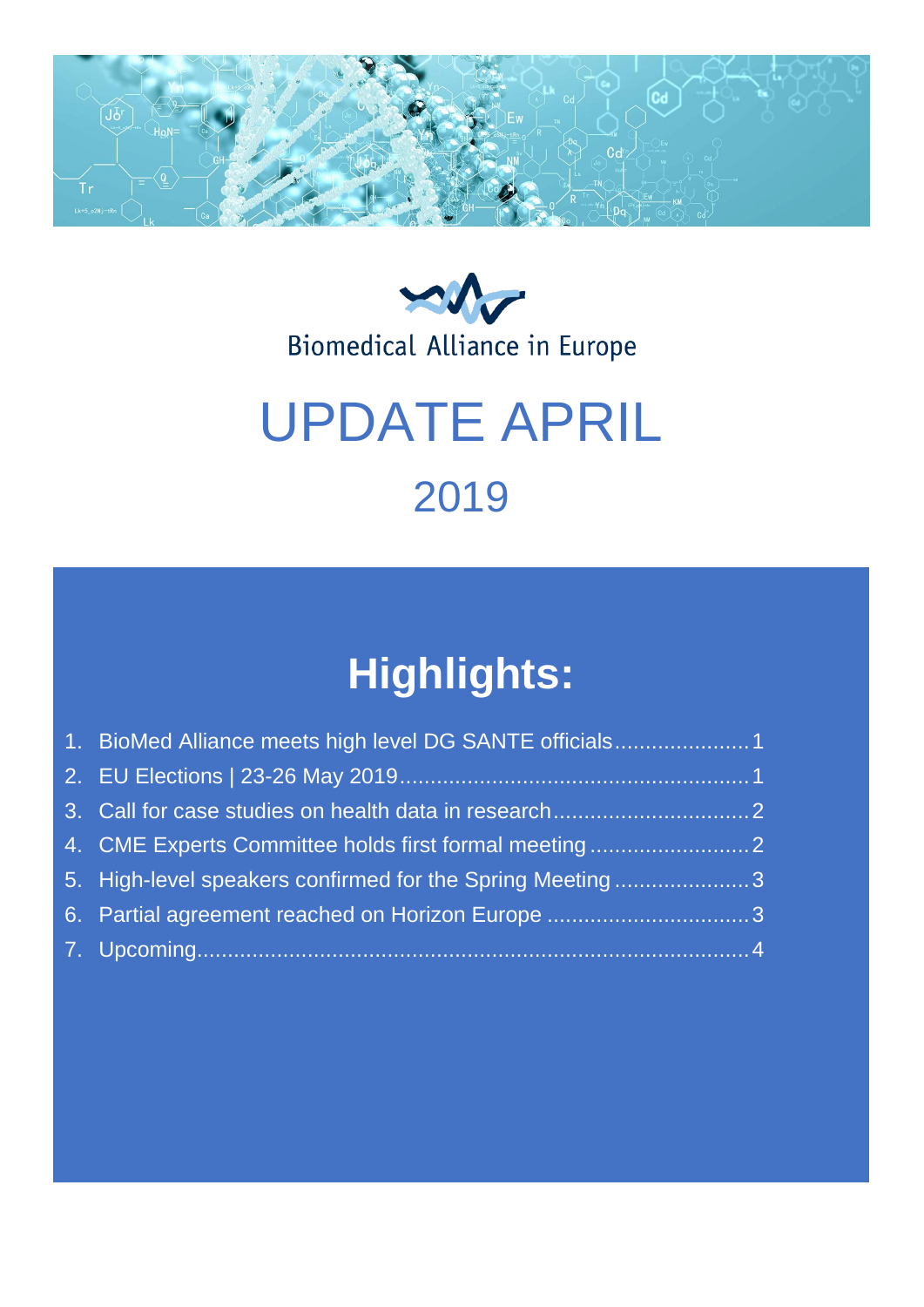

#### <span id="page-1-0"></span>**1. BioMed Alliance meets high level DG SANTE officials**



As part of our EU outreach activities, BioMed Alliance president Axel Pries and Board Member Elizabeth McIntyre meet Martin Seychell on 26 April. They will exchange views on the coordination of health research in Europe. Martin Seychell is the deputy director-general of the European Commission's DG SANTE and is e.g. responsible for public health policy. Afterwards, the BioMed Alliance Delegation has

a discussion with Andrzej Rys, the Director responsible for health systems, medical products and innovation at the European Commission.

The European Commission has established a steering group on health coordination consisting of member state representatives last summer. The BioMed Alliance is interested in engaging with this initiative and in learning about other steps the Commission may take to improve the coordination of health (research) policy.

#### <span id="page-1-1"></span>**2. EU Elections | 23-26 May 2019**



The EU Elections are rapidly approaching. From 23-26 May, European citizens will vote for members of parliament and their parties thus determining the composition of the next European Parliament from 2019-2024. In addition, the elections have an influence on the composition of the next European Commission.

The elections thus have a major impact on EU policy making.

With the current rise in Euroscepticism they can be of major influence on the future of the EU.

Strengthening the European health research ecosystem requires policy makers that enjoy sufficient flexibility, see the need for European cooperation and recognise the value of science. If an increasing number of anti-EU members are elected and the Parliament becomes fragmented, decision making procedures could become lengthier and more complicated. Moreover, this may lead to less cooperation and coordination related to health research policy at EU level.

Because of the importance of the EU elections and their substantial influence on the work of the BioMed Alliance, we have invited an election expert from Interel to the Spring Meeting. He will provide an update on the latest developments and explain potential future scenarios.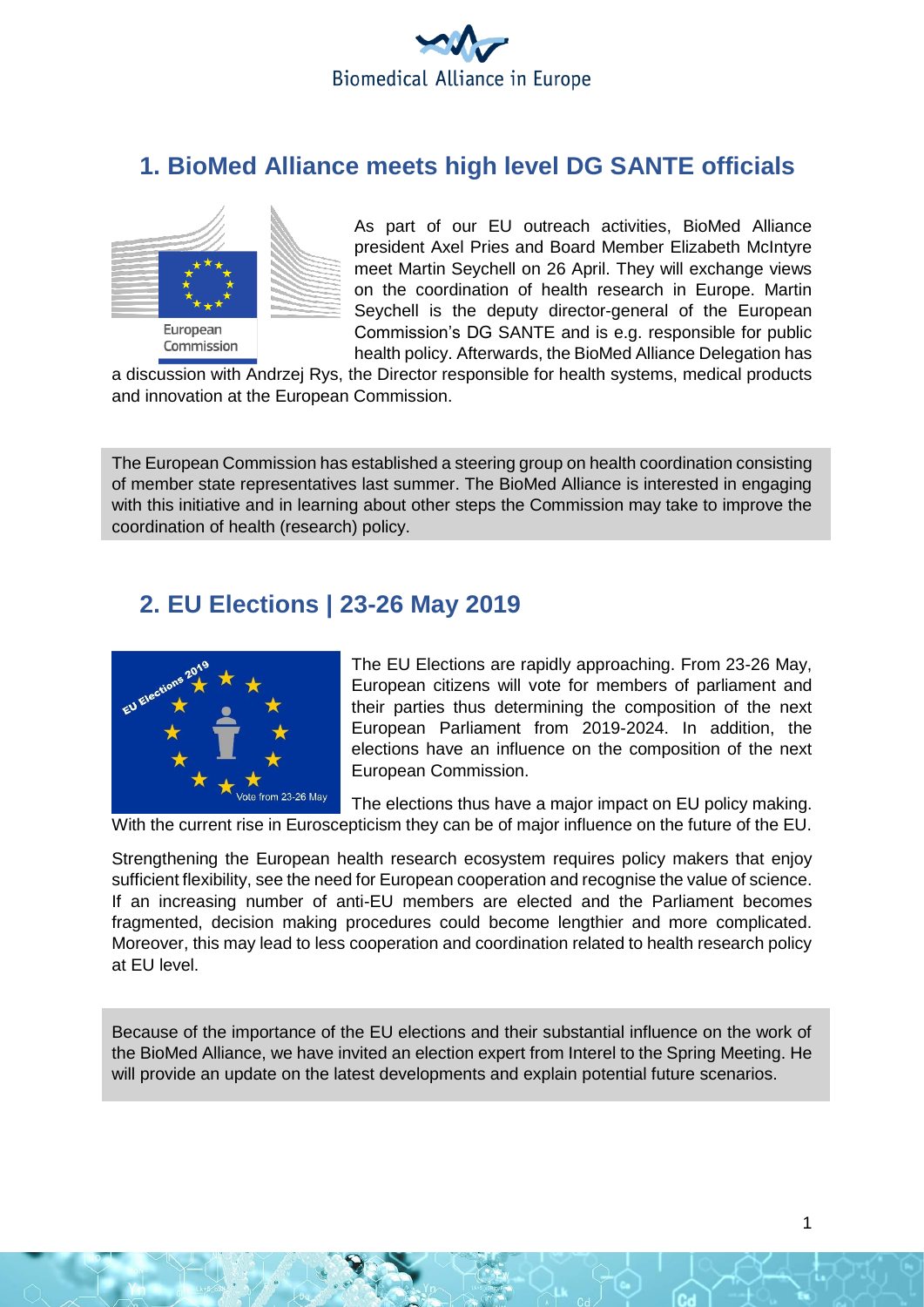

#### <span id="page-2-0"></span>**3. Call for case studies on health data in research**



A new initiative called #DataSavesLives brings together patient organisations, industry, medical associations and other stakeholders to raise awareness on the importance of health data sharing. The initiative facilitates discussions between stakeholders on the use of health data and will create a web platform providing information to citizens on this topic.

The platform will be launched this summer and will be jointly

developed by the European Patients Forum and the European Institute for Innovation through Health Data. It should help raise awareness on the value and potential of health data, as well as related concerns.

If you have an example of a project showcasing how health data have been used to conduct research to fill important knowledge gaps, please contact us a[t office@biomedeurope.org.](mailto:office@biomedeurope.org) We would like to ask you to fill out the short survey and results may be used to build the web platform raising awareness on the use of health data in research.

#### <span id="page-2-1"></span>**4. CME Experts Committee holds first formal meeting**



After the BioMed Alliance Taskforce was dissolved this year, a more permanent structure for cooperation on Continuing Medical Education was established in the form of the CME Experts Standing Committee.

The Committee held its first formal meeting on 17 April and consists of experts in medical education from different medical societies. The CME Experts Standing Committee

aims to foster cooperation between medical societies on CME and explores potential actions to continue guaranteeing excellence of educational activities. It will work together with different stakeholders to ensure that high quality CME leads to better outcomes for patients in Europe.

The CME Experts Standing Committee also reflected on the activities of the taskforce. To raise awareness on the importance of quality CME, this taskforce drafted an article on the role of industry in CME Provision. The article was written by a number of leading academics and will soon be published in the American Journal of Medicine. It analyses CME provision in Europe and raises awareness on the effects of industry involvement on the provision and the quality of education. The abstract is available on the website of the American Journal of Medicine [here.](https://www.amjmed.com/article/S0002-9343(19)30221-9/pdf)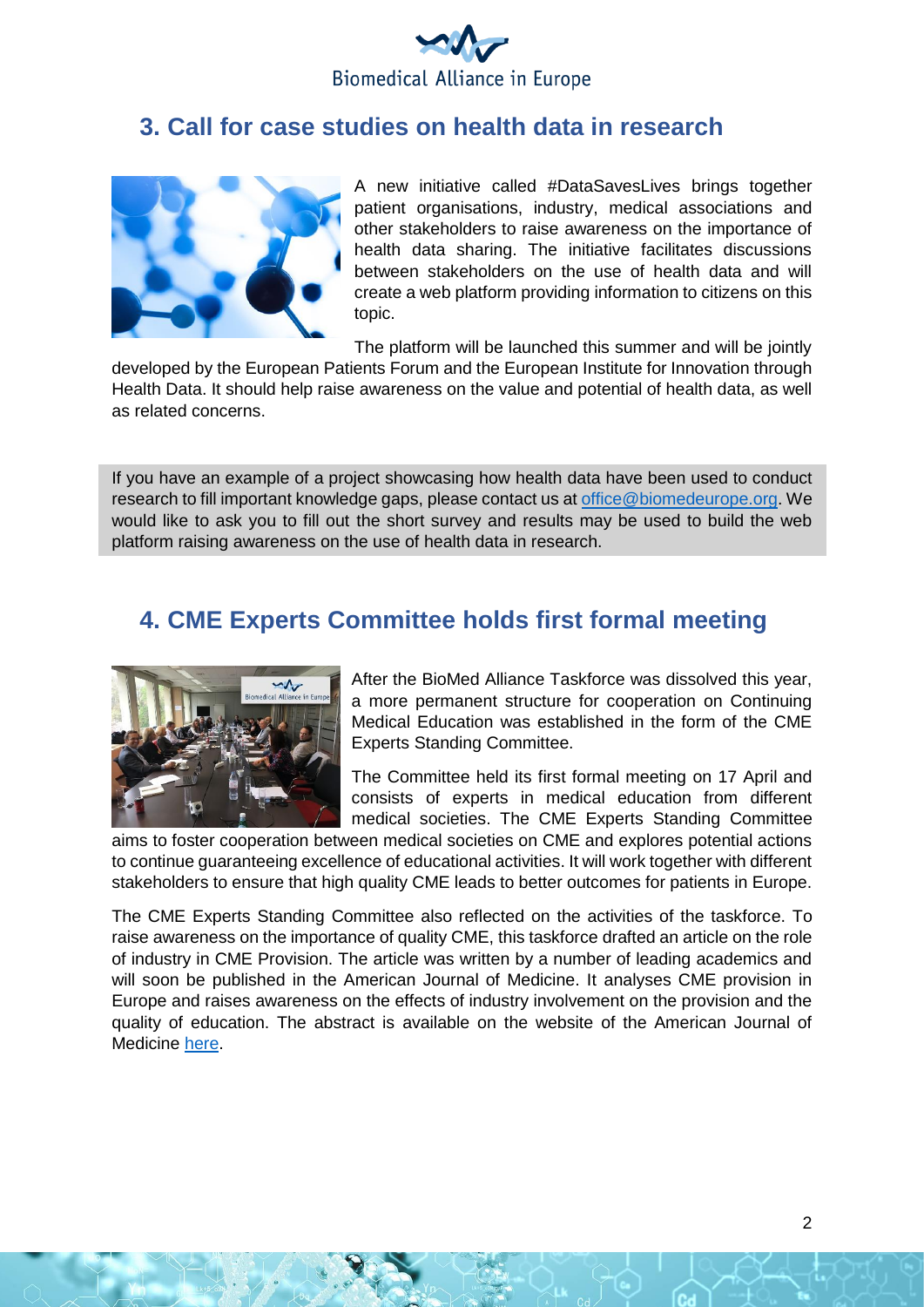

### <span id="page-3-0"></span>**5. High-level speakers confirmed for the Spring Meeting**



The programme for the Spring Meeting on 14 May has been circulated and features a diverse list of names.

In the morning, we will kick the day off by discussing the European Elections with an expert from Interel. Afterwards, key actors in relation to Plan S will present their reflections. In the afternoon, our Board members will chair discussions on past, ongoing and upcoming activities.

The list of speakers on Plan S includes:

- Keynote speaker: Robert Kiley, Head of Open Science at Wellcome Trust
- Panellist: Jean-Claude Burgelman, Head of Unit Open data Policies and Science Cloud, European Commission
- Panellist: Prof. Laszlo Fesus, Chair of the FEBS Publications Committee
- Panellist: Jan Cools, editor-in-chief of the HemaSphere journal, EHA
- Panellist: Thomas F. Lüscher, editor in Chief of the European Heart Journal / Valentina Tursini, Scientific Publications Director, ESC

#### <span id="page-3-1"></span>**6. Partial agreement reached on Horizon Europe**



The EU institutions have reached a partial political agreement, subject to formal approval by the European Parliament and Council, on Horizon Europe. The agreement encompasses the majority of operative provisions of Horizon Europe and was concluded in the end of March. Certain aspects, such as the budget, the participation of third countries and the majority of the recitals will be decided at a later stage

Within the health cluster of Horizon Europe, 6 areas of intervention are proposed based on main health challenges in the EU. In addition, a mission on cancer and an institutionalised European partnership on health innovations is proposed.

The European Parliament amendment proposing the Steering Board for Health is not included in the current text, like many other amendments the EP proposed. The Steering Board for Health faced opposition from member states as they feared it would limit their decision-making power.

The BioMed Alliance is currently exploring the best direction forward, this could for example be making use of coordination and support actions or taking on a more prominent role in initiatives such as the next public-private partnership on health research